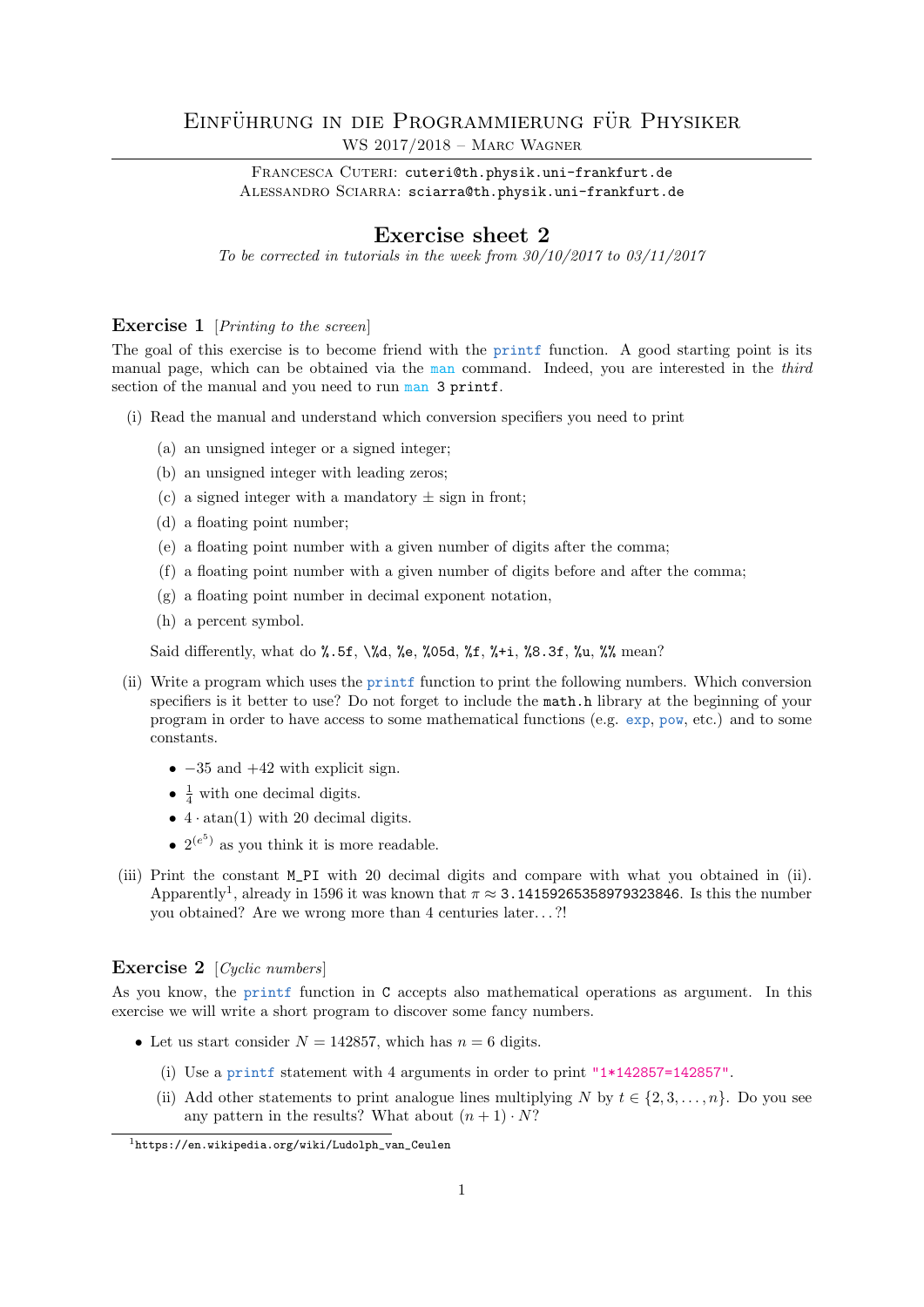- (iii) Multiply N by any number you wish, which is not multiple of  $n + 1$ . Run your code and have a look to the outcome. Consider, from right to left, groups of  $n$  digits of the result and add a printf statement to your program to sum up the resulting numbers. Repeat this step, if needed, until the result has not more than  $n$  digits. What do you obtain?
- (iv) Repeat item (iii) choosing a multiple of  $n + 1$ .
- (v) Add to your code another line to print  $\frac{1}{n+1}$  with at least  $2n + 1$  decimal digits. Which is the decimal period? Cool, isn't it?
- Consider now  $n = 13$  and  $n = 17$ . Repeat item (v) to get out the value of N. Pay attention that now a leading zero has to be considered as part of the number! Repeat the other steps done previously and find out which is a good candidate to be a cyclic number.

#### One step further:

How could you avoid to write the cyclic number always explicitly in your printf statements?

### **Exercise 3** [Basic algebra manipulations in  $C$ ]

Using printf, scanf, some arithmetic operators in C, i.e.  $+$ ,  $-$ ,  $*$ ,  $/$ ,  $%$ , and different types of variables (float, int), we will perform very basic algebraic manipulations on scalars, matrices and vectors.

- (i) Start by writing a program which reads, via the scanf function, two integer numbers to be stored in the variables x, y and one floating point number to be stored in the variable z. To check that values were properly assigned to variables, you should
	- (a) Read input values from the keyboard and print x, y and z to the screen with the most appropriate formatting, according to your knowledge of the printf function.
	- (b) Suppose to have to run your program several times always with the same variables, how to avoid to always have to type them using the < shell operator?
	- (c) Now let us build a  $3 \times 3$  matrix whose components are the results of arithmetic operations on x, y and z

$$
\begin{pmatrix} x-1 & x+y & y*z \\ x*z & z*z & x/y \\ 1. * x/y & x\%y & z/3 \end{pmatrix}.
$$

Print the above matrix to the screen for  $x = 1$ ,  $y = 2$  and  $z = -1.2$ , such that, by just using the conversion specifiers %+5d or %+1.2f when you expect a float or an integer respectively, the output will look like

$$
\begin{array}{cccc}\n| & +0 & +3 & -2.40 \\
| & -1.20 & +1.44 & +0 \\
| & +0.50 & +1 & -0.40\n\end{array}
$$

- (d) Compute the trace of the above matrix and print out the result.
- (e) Now print out also the vector

$$
\begin{pmatrix} x \\ y \\ z \end{pmatrix}
$$

to the screen such that, again for  $x = 1$ ,  $y = 2$  and  $z = -1.2$ , the output looks like

|              | $+1$    |  |
|--------------|---------|--|
|              | $+2$ 1  |  |
| $\mathbf{I}$ | $-1.20$ |  |

- (f) Compute the norm of the vector as well as the sum of its elements and print out the results as a floating point number with explicit sign and 4 decimal digits after the comma.
- (ii) Write yet another similar program which